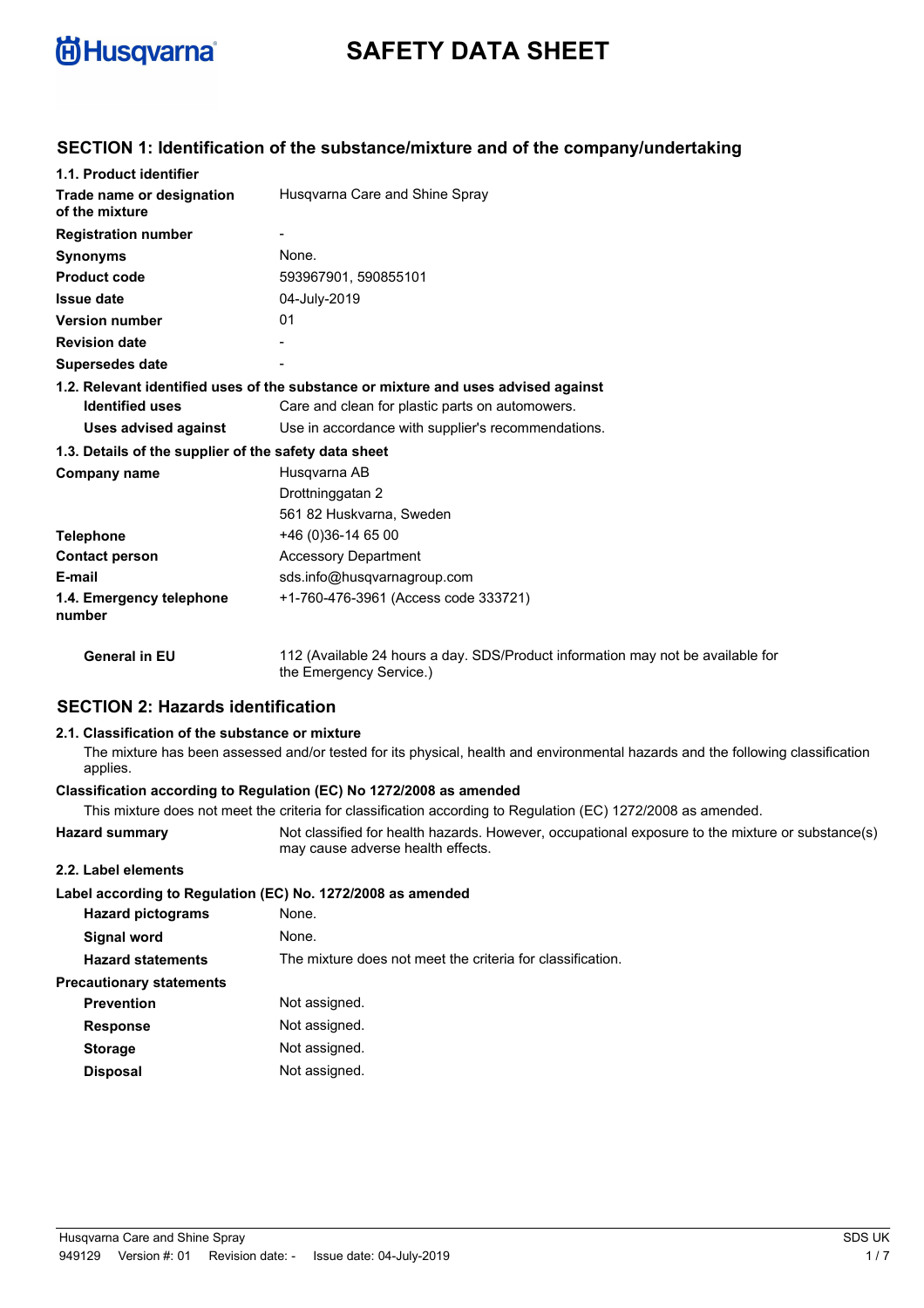**Supplemental label information** EUH210 - Safety data sheet available on request. Declaration according to Regulation (EC) No 648/2004: Anionic surfactants. <5%. Perfume Hexyl cinnamal. Limonene. 2-Bromo-2-nitropropane-1,3-diol. 1,2-benzisothiazol-3(2H)-one. Methylisothiazolinone. This mixture does not contain substances assessed to be vPvB / PBT according to Regulation (EC) No 1907/2006, Annex XIII. **2.3. Other hazards**

## **SECTION 3: Composition/information on ingredients**

#### **3.2. Mixtures**

#### **General information**

| <b>Chemical name</b>   | %                                                       |                      | CAS-No. / EC No. REACH Registration No. | Index No.    | <b>Notes</b> |
|------------------------|---------------------------------------------------------|----------------------|-----------------------------------------|--------------|--------------|
| Propan-2-ol            | 1 - ≤ 2.5                                               | 67-63-0<br>200-661-7 | $\overline{\phantom{0}}$                | 603-117-00-0 |              |
| <b>Classification:</b> | Flam. Liq. 2; H225, Eye Irrit. 2; H319, STOT SE 3; H336 |                      |                                         |              |              |
| .                      |                                                         |                      |                                         |              |              |

**Composition comments**

All concentrations are in percent by weight unless ingredient is a gas. Gas concentrations are in percent by volume. The full text for all H-statements is displayed in section 16.

### **SECTION 4: First aid measures**

Ensure that medical personnel are aware of the material(s) involved, and take precautions to protect themselves. **General information 4.1. Description of first aid measures Inhalation** Move to fresh air. Call a physician if symptoms develop or persist. **Skin contact** Wash off with soap and water. Get medical attention if irritation develops and persists. **Eye contact** Rinse with water. Get medical attention if irritation develops and persists. **Ingestion** Rinse mouth. Get medical attention if symptoms occur. **4.2. Most important symptoms** Exposure may cause temporary irritation, redness, or discomfort. **and effects, both acute and delayed 4.3. Indication of any** Treat symptomatically. **immediate medical attention and special treatment needed**

## **SECTION 5: Firefighting measures**

| <b>General fire hazards</b>                                   | No unusual fire or explosion hazards noted.                                                                                                                         |
|---------------------------------------------------------------|---------------------------------------------------------------------------------------------------------------------------------------------------------------------|
| 5.1. Extinguishing media                                      |                                                                                                                                                                     |
| Suitable extinguishing<br>media                               | Water fog. Alcohol-resistant foam. Dry chemical powder. Carbon dioxide (CO2).                                                                                       |
| Unsuitable extinguishing<br>media                             | Do not use water jet as an extinguisher, as this will spread the fire.                                                                                              |
| 5.2. Special hazards arising<br>from the substance or mixture | The product is combustible, and heating may generate vapours which may form explosive<br>vapour/air mixtures. During fire, gases hazardous to health may be formed. |
| 5.3. Advice for firefighters                                  |                                                                                                                                                                     |
| <b>Special protective</b><br>equipment for firefighters       | Selection of respiratory protection for firefighting: follow the general fire precautions indicated in<br>the workplace.                                            |
| Special fire fighting<br>procedures                           | Use water spray to cool unopened containers. Cool containers exposed to flames with water until<br>well after the fire is out.                                      |
| <b>Specific methods</b>                                       | Use standard firefighting procedures and consider the hazards of other involved materials.                                                                          |

#### **SECTION 6: Accidental release measures**

#### **6.1. Personal precautions, protective equipment and emergency procedures**

| For non-emergency<br>personnel | Eliminate all ignition sources (no smoking, flares, sparks, or flames in immediate area). In case of<br>spills, beware of slippery floors and surfaces. Avoid contact with skin and eyes. Keep unnecessary<br>personnel away. |
|--------------------------------|-------------------------------------------------------------------------------------------------------------------------------------------------------------------------------------------------------------------------------|
| For emergency responders       | Wear protective clothing as described in Section 8 of this safety data sheet.                                                                                                                                                 |
| 6.2. Environmental precautions | Prevent further leakage or spillage if safe to do so. Avoid discharge into drains, water courses or<br>onto the ground. Environmental manager must be informed of all major releases.                                         |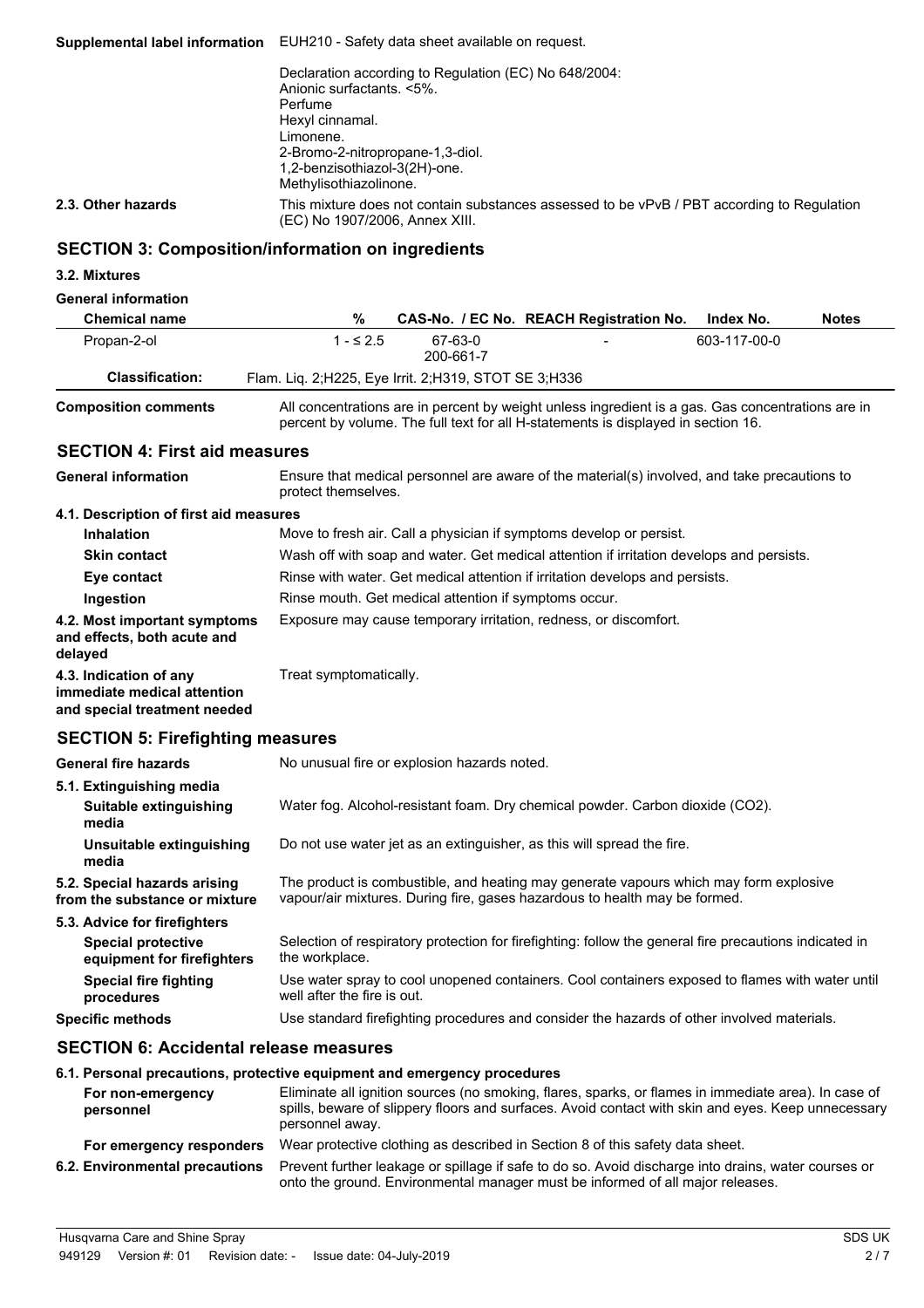| 6.3. Methods and material for<br>containment and cleaning up | This product is miscible in water.                                                                                                                                                                                                                |  |
|--------------------------------------------------------------|---------------------------------------------------------------------------------------------------------------------------------------------------------------------------------------------------------------------------------------------------|--|
|                                                              | Large Spills: Stop the flow of material, if this is without risk. Dike the spilled material, where this is<br>possible. Absorb in vermiculite, dry sand or earth and place into containers. Following product<br>recovery, flush area with water. |  |
|                                                              | Small Spills: Clean surface thoroughly to remove residual contamination.                                                                                                                                                                          |  |
|                                                              | Never return spills to original containers for re-use.                                                                                                                                                                                            |  |
| 6.4. Reference to other<br>sections                          | For personal protection, see section 8 of the SDS. For waste disposal, see section 13 of the SDS.                                                                                                                                                 |  |
| <b>SECTION 7: Handling and storage</b>                       |                                                                                                                                                                                                                                                   |  |
| 7.1. Precautions for safe                                    | Use only in well-ventilated areas. Wash contaminated clothing before reuse. Do not eat, drink or<br>to a la contra de la contra Mila de Marca de La Carta de Marca de la Carta de Marca de La Carta de La Carta de                                |  |

| 7.1. Precautions for safe<br>handling                                   | Use only in well-ventilated areas. Wash contaminated clothing before reuse. Do not eat, drink or<br>smoke when using the product. When using do not smoke. Keep away from open flames, hot<br>surfaces and sources of ignition. Wear appropriate personal protective equipment. Observe good<br>industrial hygiene practices. |
|-------------------------------------------------------------------------|-------------------------------------------------------------------------------------------------------------------------------------------------------------------------------------------------------------------------------------------------------------------------------------------------------------------------------|
| 7.2. Conditions for safe<br>storage, including any<br>incompatibilities | Keep away from heat, sparks and open flame. Store in a cool, dry place out of direct sunlight.<br>Store in original tightly closed container. Store in a well-ventilated place. Keep in an area equipped<br>with sprinklers. Store away from incompatible materials (see section 10 of the SDS).                              |
| 7.3. Specific end use(s)                                                | Care and clean for plastic parts on automowers.                                                                                                                                                                                                                                                                               |

### **SECTION 8: Exposure controls/personal protection**

#### **8.1. Control parameters**

#### **Occupational exposure limits UK. EH40 Workplace Exposure Limits (WELs)**

| <b>Components</b>                                    | <b>Type</b>                                                                                                                                                                                                                                                                                                                           | <b>Value</b>                                                                                                                                                                                                                                                                                      |  |
|------------------------------------------------------|---------------------------------------------------------------------------------------------------------------------------------------------------------------------------------------------------------------------------------------------------------------------------------------------------------------------------------------|---------------------------------------------------------------------------------------------------------------------------------------------------------------------------------------------------------------------------------------------------------------------------------------------------|--|
| Propan-2-ol (CAS 67-63-0)                            | <b>STEL</b>                                                                                                                                                                                                                                                                                                                           | 1250 mg/m3                                                                                                                                                                                                                                                                                        |  |
|                                                      |                                                                                                                                                                                                                                                                                                                                       | 500 ppm                                                                                                                                                                                                                                                                                           |  |
|                                                      | <b>TWA</b>                                                                                                                                                                                                                                                                                                                            | 999 mg/m3                                                                                                                                                                                                                                                                                         |  |
|                                                      |                                                                                                                                                                                                                                                                                                                                       | 400 ppm                                                                                                                                                                                                                                                                                           |  |
| <b>Biological limit values</b>                       | No biological exposure limits noted for the ingredient(s).                                                                                                                                                                                                                                                                            |                                                                                                                                                                                                                                                                                                   |  |
| <b>Recommended monitoring</b><br>procedures          | Follow standard monitoring procedures.                                                                                                                                                                                                                                                                                                |                                                                                                                                                                                                                                                                                                   |  |
| Derived no effect levels<br>(DNELs)                  | Not available.                                                                                                                                                                                                                                                                                                                        |                                                                                                                                                                                                                                                                                                   |  |
| <b>Predicted no effect</b><br>concentrations (PNECs) | Not available.                                                                                                                                                                                                                                                                                                                        |                                                                                                                                                                                                                                                                                                   |  |
| <b>Exposure guidelines</b>                           | No exposure standards allocated.                                                                                                                                                                                                                                                                                                      |                                                                                                                                                                                                                                                                                                   |  |
| 8.2. Exposure controls                               |                                                                                                                                                                                                                                                                                                                                       |                                                                                                                                                                                                                                                                                                   |  |
| Appropriate engineering<br>controls                  | established, maintain airborne levels to an acceptable level.                                                                                                                                                                                                                                                                         | Good general ventilation should be used. Ventilation rates should be matched to conditions. If<br>applicable, use process enclosures, local exhaust ventilation, or other engineering controls to<br>maintain airborne levels below recommended exposure limits. If exposure limits have not been |  |
|                                                      | Individual protection measures, such as personal protective equipment                                                                                                                                                                                                                                                                 |                                                                                                                                                                                                                                                                                                   |  |
| <b>General information</b>                           | Personal protection equipment should be chosen according to the CEN standards and in<br>discussion with the supplier of the personal protective equipment.                                                                                                                                                                            |                                                                                                                                                                                                                                                                                                   |  |
| <b>Eye/face protection</b>                           | Wear safety glasses with side shields (or goggles). Eye protection should meet standard EN 166.                                                                                                                                                                                                                                       |                                                                                                                                                                                                                                                                                                   |  |
| <b>Skin protection</b>                               |                                                                                                                                                                                                                                                                                                                                       |                                                                                                                                                                                                                                                                                                   |  |
| - Hand protection                                    | Not normally needed. Use appropriate skin cream to prevent drying of skin.                                                                                                                                                                                                                                                            |                                                                                                                                                                                                                                                                                                   |  |
| - Other                                              | Wear suitable protective clothing.                                                                                                                                                                                                                                                                                                    |                                                                                                                                                                                                                                                                                                   |  |
| <b>Respiratory protection</b>                        | In case of inadequate ventilation or risk of inhalation of vapours, use suitable respiratory<br>equipment with combination filter (type A2/P2).                                                                                                                                                                                       |                                                                                                                                                                                                                                                                                                   |  |
| <b>Thermal hazards</b>                               | Wear appropriate thermal protective clothing, when necessary.                                                                                                                                                                                                                                                                         |                                                                                                                                                                                                                                                                                                   |  |
| <b>Hygiene measures</b>                              | Always observe good personal hygiene measures, such as washing after handling the material<br>and before eating, drinking, and/or smoking. Routinely wash work clothing and protective<br>equipment to remove contaminants. When using, do not eat, drink or smoke. Private clothes and<br>working clothes should be kept separately. |                                                                                                                                                                                                                                                                                                   |  |
| <b>Environmental exposure</b><br>controls            | acceptable levels.                                                                                                                                                                                                                                                                                                                    | Emissions from ventilation or work process equipment should be checked to ensure they comply<br>with the requirements of environmental protection legislation. Fume scrubbers, filters or<br>engineering modifications to the process equipment may be necessary to reduce emissions to           |  |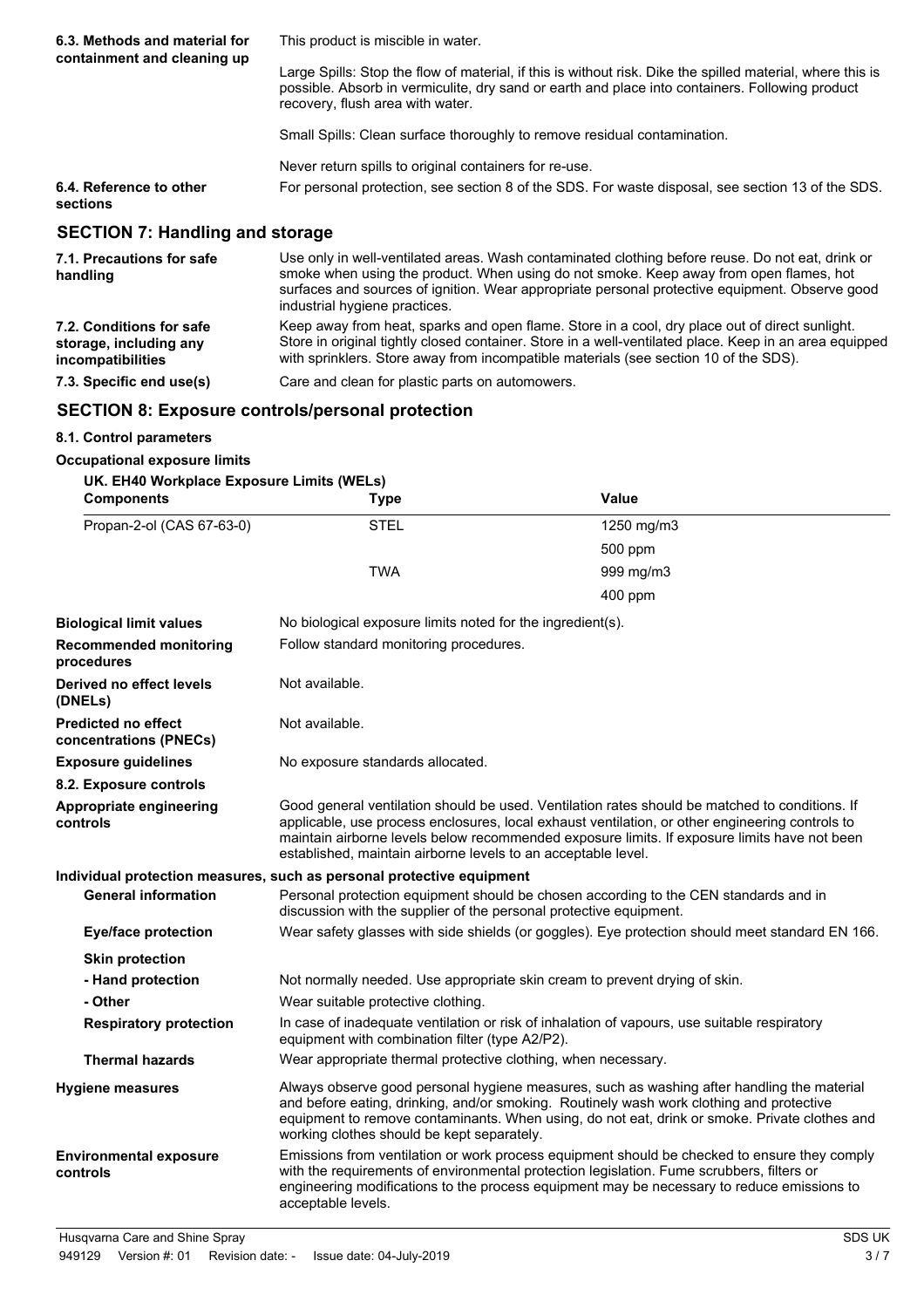## **SECTION 9: Physical and chemical properties**

# **9.1. Information on basic physical and chemical properties Appearance**

| <b>Physical state</b>                             | Liquid.                          |
|---------------------------------------------------|----------------------------------|
| Form                                              | Liquid.                          |
| Colour                                            | Colourless.                      |
| Odour                                             | Characteristic.                  |
| Odour threshold                                   | Not determined.                  |
| рH                                                | 8.5 (20 °C) DIN 19268            |
| <b>Melting point/freezing point</b>               | Not determined.                  |
| Initial boiling point and boiling<br>range        | 100 °C (212 °F)                  |
| <b>Flash point</b>                                | > 100.0 °C (> 212.0 °F) ISO 2719 |
| <b>Evaporation rate</b>                           | Not determined.                  |
| Flammability (solid, gas)                         | Not applicable.                  |
| Upper/lower flammability or explosive limits      |                                  |
| <b>Flammability limit - lower</b><br>(%)          | Not determined.                  |
| <b>Flammability limit - upper</b><br>(%)          | Not determined.                  |
| Vapour pressure                                   | 23 hPa (20 °C)                   |
| <b>Vapour density</b>                             | Not determined.                  |
| <b>Relative density</b>                           | Not available.                   |
| Solubility(ies)                                   | Miscible.                        |
| <b>Partition coefficient</b><br>(n-octanol/water) | Not available.                   |
| <b>Auto-ignition temperature</b>                  | Not available.                   |
| <b>Decomposition temperature</b>                  | Not determined.                  |
| <b>Viscosity</b>                                  | Not determined.                  |
| <b>Explosive properties</b>                       | Not explosive.                   |
| <b>Oxidising properties</b>                       | Not oxidising.                   |
| 9.2. Other information                            |                                  |
| <b>Bulk density</b>                               | Not applicable.                  |
| <b>Density</b>                                    | 1.00 g/cm3 (20 °C) DIN 51757     |
| <b>Solubility (other)</b>                         | Not determined.                  |

## **SECTION 10: Stability and reactivity**

| 10.1. Reactivity                            | The product is stable and non-reactive under normal conditions of use, storage and transport.                                                                            |
|---------------------------------------------|--------------------------------------------------------------------------------------------------------------------------------------------------------------------------|
| 10.2. Chemical stability                    | Material is stable under normal conditions.                                                                                                                              |
| 10.3. Possibility of hazardous<br>reactions | No dangerous reaction known under conditions of normal use.                                                                                                              |
| 10.4. Conditions to avoid                   | Keep away from heat, hot surfaces, sparks, open flames and other ignition sources. Avoid<br>temperatures exceeding the flash point. Contact with incompatible materials. |
| 10.5. Incompatible materials                | Strong oxidising agents.                                                                                                                                                 |
| 10.6. Hazardous<br>decomposition products   | No hazardous decomposition products are known.                                                                                                                           |

## **SECTION 11: Toxicological information**

| <b>General information</b>               | Occupational exposure to the substance or mixture may cause adverse effects.                                                                                   |
|------------------------------------------|----------------------------------------------------------------------------------------------------------------------------------------------------------------|
| Information on likely routes of exposure |                                                                                                                                                                |
| <b>Inhalation</b>                        | Vapours may cause drowsiness and dizziness. May cause allergy or asthma symptoms or<br>breathing difficulties if inhaled. Prolonged inhalation may be harmful. |
| <b>Skin contact</b>                      | Prolonged skin contact may cause temporary irritation.                                                                                                         |
| Eye contact                              | Direct contact with eyes may cause temporary irritation.                                                                                                       |
| Ingestion                                | May cause discomfort if swallowed. However, ingestion is not likely to be a primary route of<br>occupational exposure.                                         |
|                                          |                                                                                                                                                                |

Husqvarna Care and Shine Spray SDS UK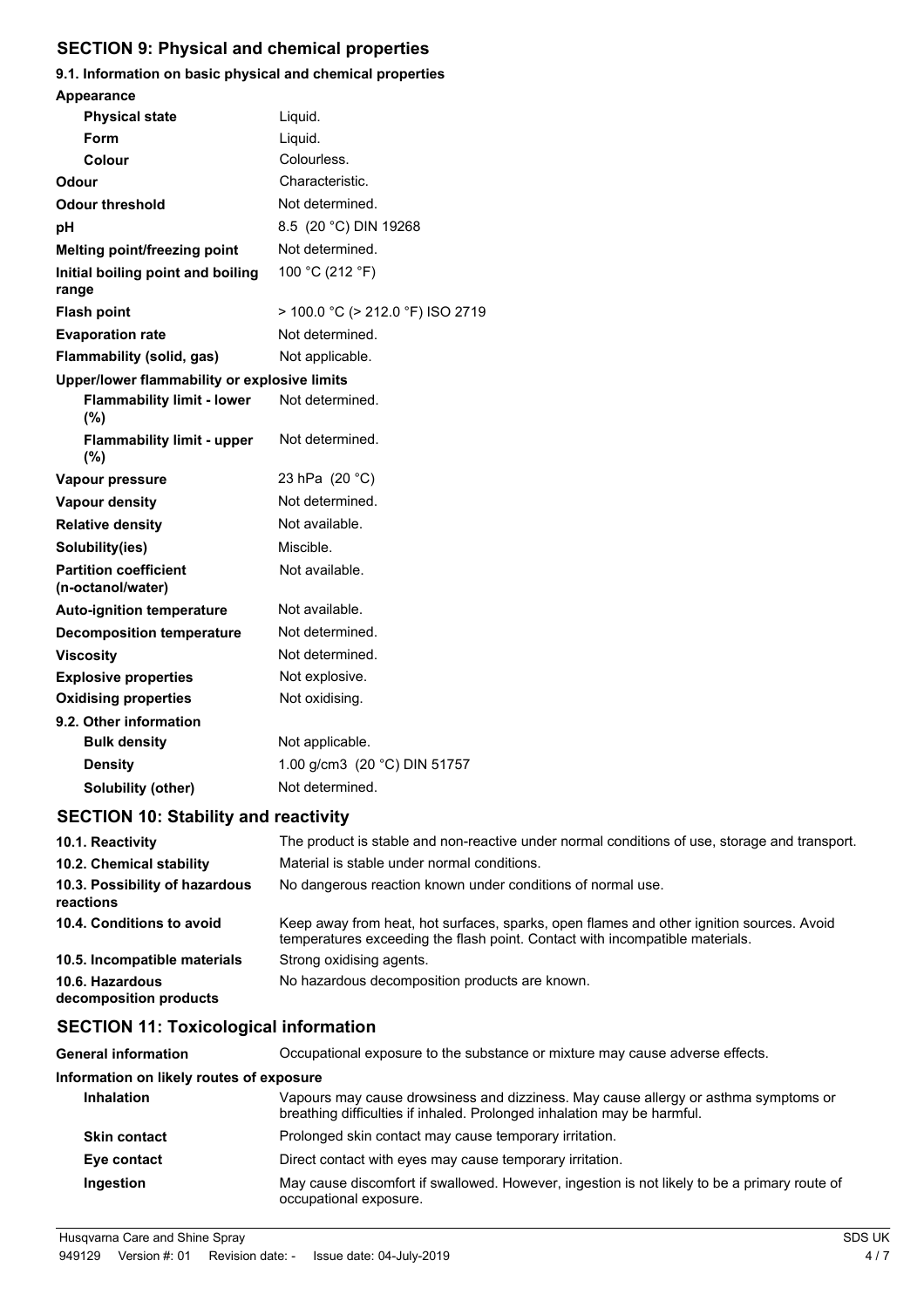| 11.1. Information on toxicological effects             |                                                                   |                                                     |  |
|--------------------------------------------------------|-------------------------------------------------------------------|-----------------------------------------------------|--|
| <b>Acute toxicity</b>                                  | Not expected to be acutely toxic.                                 |                                                     |  |
| <b>Components</b>                                      | <b>Species</b>                                                    | <b>Test Results</b>                                 |  |
| Propan-2-ol (CAS 67-63-0)                              |                                                                   |                                                     |  |
| <b>Acute</b>                                           |                                                                   |                                                     |  |
| <b>Dermal</b>                                          |                                                                   |                                                     |  |
| LD50                                                   | Rabbit                                                            | 12870 mg/kg                                         |  |
| <b>Inhalation</b>                                      |                                                                   |                                                     |  |
| Vapour                                                 |                                                                   |                                                     |  |
| <b>LC50</b>                                            | Rat                                                               | 72.6 mg/l, 4 hours                                  |  |
| Oral                                                   |                                                                   |                                                     |  |
| LD50                                                   | Rat                                                               | 4710 mg/kg                                          |  |
| <b>Skin corrosion/irritation</b>                       | Based on available data, the classification criteria are not met. |                                                     |  |
| Serious eye damage/eye<br>irritation                   | Based on available data, the classification criteria are not met. |                                                     |  |
| <b>Respiratory sensitisation</b>                       | Based on available data, the classification criteria are not met. |                                                     |  |
| <b>Skin sensitisation</b>                              | Based on available data, the classification criteria are not met. |                                                     |  |
| Germ cell mutagenicity                                 | Based on available data, the classification criteria are not met. |                                                     |  |
| Carcinogenicity                                        | Based on available data, the classification criteria are not met. |                                                     |  |
| IARC Monographs. Overall Evaluation of Carcinogenicity |                                                                   |                                                     |  |
| Propan-2-ol (CAS 67-63-0)                              |                                                                   | 3 Not classifiable as to carcinogenicity to humans. |  |
| <b>Reproductive toxicity</b>                           | Based on available data, the classification criteria are not met. |                                                     |  |
| Specific target organ toxicity -<br>single exposure    | Based on available data, the classification criteria are not met. |                                                     |  |
| Specific target organ toxicity -<br>repeated exposure  | Based on available data, the classification criteria are not met. |                                                     |  |
| <b>Aspiration hazard</b>                               | Based on available data, the classification criteria are not met. |                                                     |  |
| <b>Mixture versus substance</b><br>information         | No information available.                                         |                                                     |  |
| <b>Other information</b>                               | May cause allergic respiratory and skin reactions.                |                                                     |  |

### **SECTION 12: Ecological information**

**12.1. Toxicity** Based on available data, the classification criteria are not met for hazardous to the aquatic environment.

| <b>Components</b>                                                                      |                                                                                                                                                                                                                                                                                                                                                                                              | <b>Species</b>      | <b>Test Results</b>    |
|----------------------------------------------------------------------------------------|----------------------------------------------------------------------------------------------------------------------------------------------------------------------------------------------------------------------------------------------------------------------------------------------------------------------------------------------------------------------------------------------|---------------------|------------------------|
| Propan-2-ol (CAS 67-63-0)                                                              |                                                                                                                                                                                                                                                                                                                                                                                              |                     |                        |
| <b>Aquatic</b>                                                                         |                                                                                                                                                                                                                                                                                                                                                                                              |                     |                        |
| Acute                                                                                  |                                                                                                                                                                                                                                                                                                                                                                                              |                     |                        |
| Crustacea                                                                              | LC50                                                                                                                                                                                                                                                                                                                                                                                         | Daphnia magna       | > 10000 mg/l, 24 hours |
| Fish                                                                                   | <b>LC50</b>                                                                                                                                                                                                                                                                                                                                                                                  | Pimephales promelas | 9640 mg/l, 96 hours    |
| Chronic                                                                                |                                                                                                                                                                                                                                                                                                                                                                                              |                     |                        |
| Crustacea                                                                              | EC50                                                                                                                                                                                                                                                                                                                                                                                         | Daphnia magna       | $> 100$ mg/l, 21 days  |
|                                                                                        | <b>NOEC</b>                                                                                                                                                                                                                                                                                                                                                                                  | Daphnia magna       | 141 mg/l, 16 days      |
|                                                                                        |                                                                                                                                                                                                                                                                                                                                                                                              |                     | 30 mg/l, 21 days       |
| 12.2. Persistence and<br>degradability                                                 | The surfactant(s) contained in this preparation complies(comply) with the biodegradability criteria<br>as laid down in Regulation (EC) No.648/2004 on detergents. Data to support this assertion are<br>held at the disposal of the competent authorities of the Member States and will be made available<br>to them, at their direct request or at the request of a detergent manufacturer. |                     |                        |
| 12.3. Bioaccumulative potential                                                        |                                                                                                                                                                                                                                                                                                                                                                                              |                     |                        |
| <b>Partition coefficient</b><br>n-octanol/water (log Kow)<br>Propan-2-ol (CAS 67-63-0) |                                                                                                                                                                                                                                                                                                                                                                                              | 0.05                |                        |
| <b>Bioconcentration factor (BCF)</b>                                                   | Not available.                                                                                                                                                                                                                                                                                                                                                                               |                     |                        |
| 12.4. Mobility in soil                                                                 | No data available.                                                                                                                                                                                                                                                                                                                                                                           |                     |                        |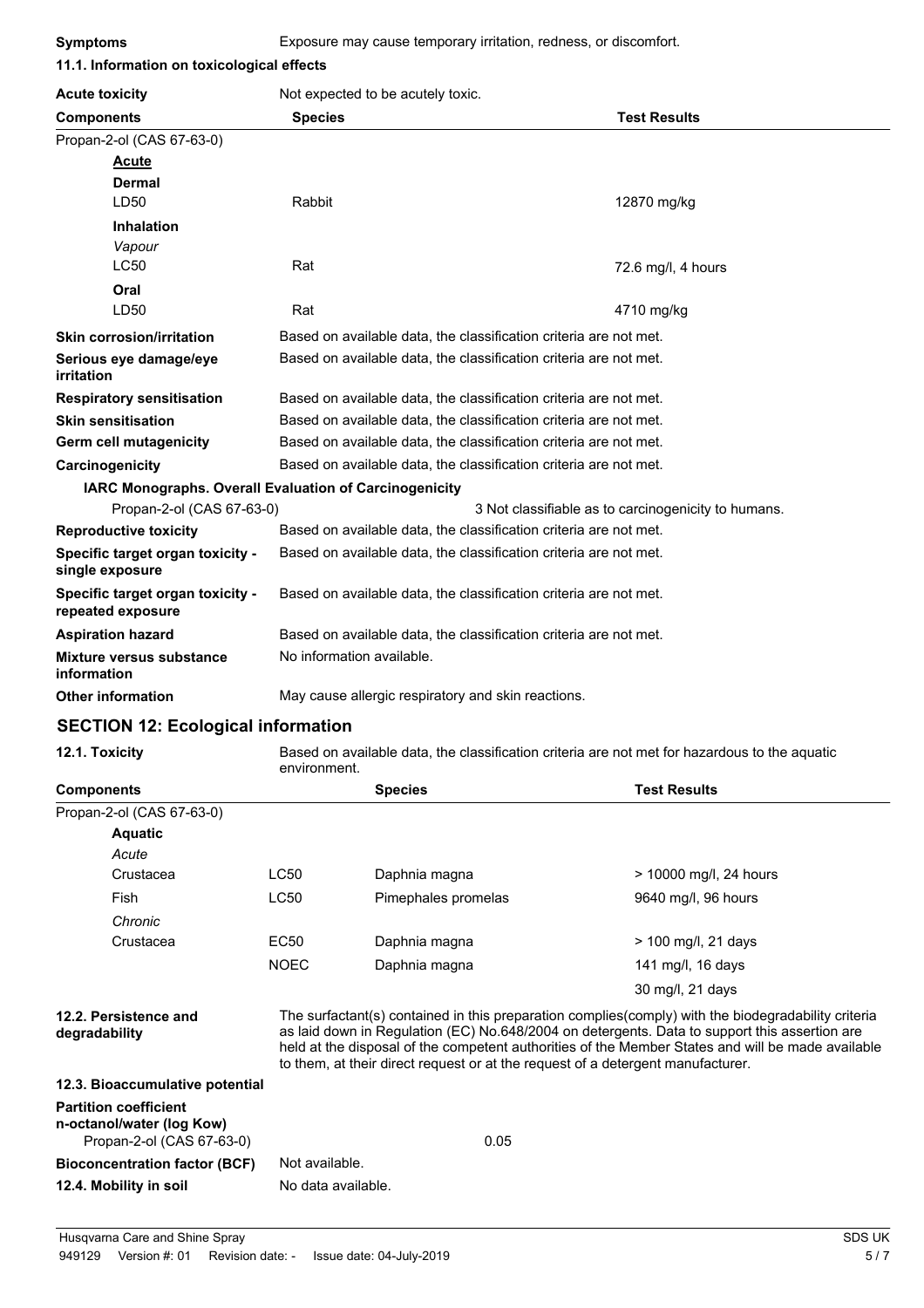| 12.5. Results of PBT and vPvB | This mixture does not contain substances assessed to be vPvB / PBT according to Regulation                                                                                                 |
|-------------------------------|--------------------------------------------------------------------------------------------------------------------------------------------------------------------------------------------|
| assessment                    | (EC) No 1907/2006, Annex XIII.                                                                                                                                                             |
| 12.6. Other adverse effects   | No other adverse environmental effects (e.g. ozone depletion, photochemical ozone creation<br>potential, endocrine disruption, global warming potential) are expected from this component. |

## **SECTION 13: Disposal considerations**

| Dispose of in accordance with local regulations. Empty containers or liners may retain some<br>product residues. This material and its container must be disposed of in a safe manner (see:<br>Disposal instructions). |
|------------------------------------------------------------------------------------------------------------------------------------------------------------------------------------------------------------------------|
| Since emptied containers may retain product residue, follow label warnings even after container is<br>emptied. Empty containers should be taken to an approved waste handling site for recycling or<br>disposal.       |
| The Waste code should be assigned in discussion between the user, the producer and the waste<br>disposal company.                                                                                                      |
| Collect and reclaim or dispose in sealed containers at licensed waste disposal site.                                                                                                                                   |
| Dispose in accordance with all applicable regulations.                                                                                                                                                                 |
|                                                                                                                                                                                                                        |

## **SECTION 14: Transport information**

#### **ADR**

14.1. - 14.6.: Not regulated as dangerous goods.

## **RID**

14.1. - 14.6.: Not regulated as dangerous goods.

# **ADN**

14.1. - 14.6.: Not regulated as dangerous goods.

#### **IATA**

14.1. - 14.6.: Not regulated as dangerous goods.

**IMDG**

14.1. - 14.6.: Not regulated as dangerous goods.

**14.7. Transport in bulk** Not established.

**according to Annex II of MARPOL 73/78 and the IBC Code**

### **SECTION 15: Regulatory information**

**15.1. Safety, health and environmental regulations/legislation specific for the substance or mixture**

#### **EU regulations**

**Regulation (EC) No. 1005/2009 on substances that deplete the ozone layer, Annex I and II, as amended** Not listed.

**Regulation (EC) No. 850/2004 On persistent organic pollutants, Annex I as amended** Not listed.

**Regulation (EU) No. 649/2012 concerning the export and import of dangerous chemicals, Annex I, Part 1 as amended** Not listed.

**Regulation (EU) No. 649/2012 concerning the export and import of dangerous chemicals, Annex I, Part 2 as amended** Not listed.

**Regulation (EU) No. 649/2012 concerning the export and import of dangerous chemicals, Annex I, Part 3 as amended** Not listed.

**Regulation (EU) No. 649/2012 concerning the export and import of dangerous chemicals, Annex V as amended** Not listed.

**Regulation (EC) No. 166/2006 Annex II Pollutant Release and Transfer Registry, as amended** Not listed.

**Regulation (EC) No. 1907/2006, REACH Article 59(10) Candidate List as currently published by ECHA** Not listed.

#### **Authorisations**

**Regulation (EC) No. 1907/2006, REACH Annex XIV Substances subject to authorization, as amended** Not listed.

#### **Restrictions on use**

**Regulation (EC) No. 1907/2006, REACH Annex XVII Substances subject to restriction on marketing and use as amended** Propan-2-ol (CAS 67-63-0)